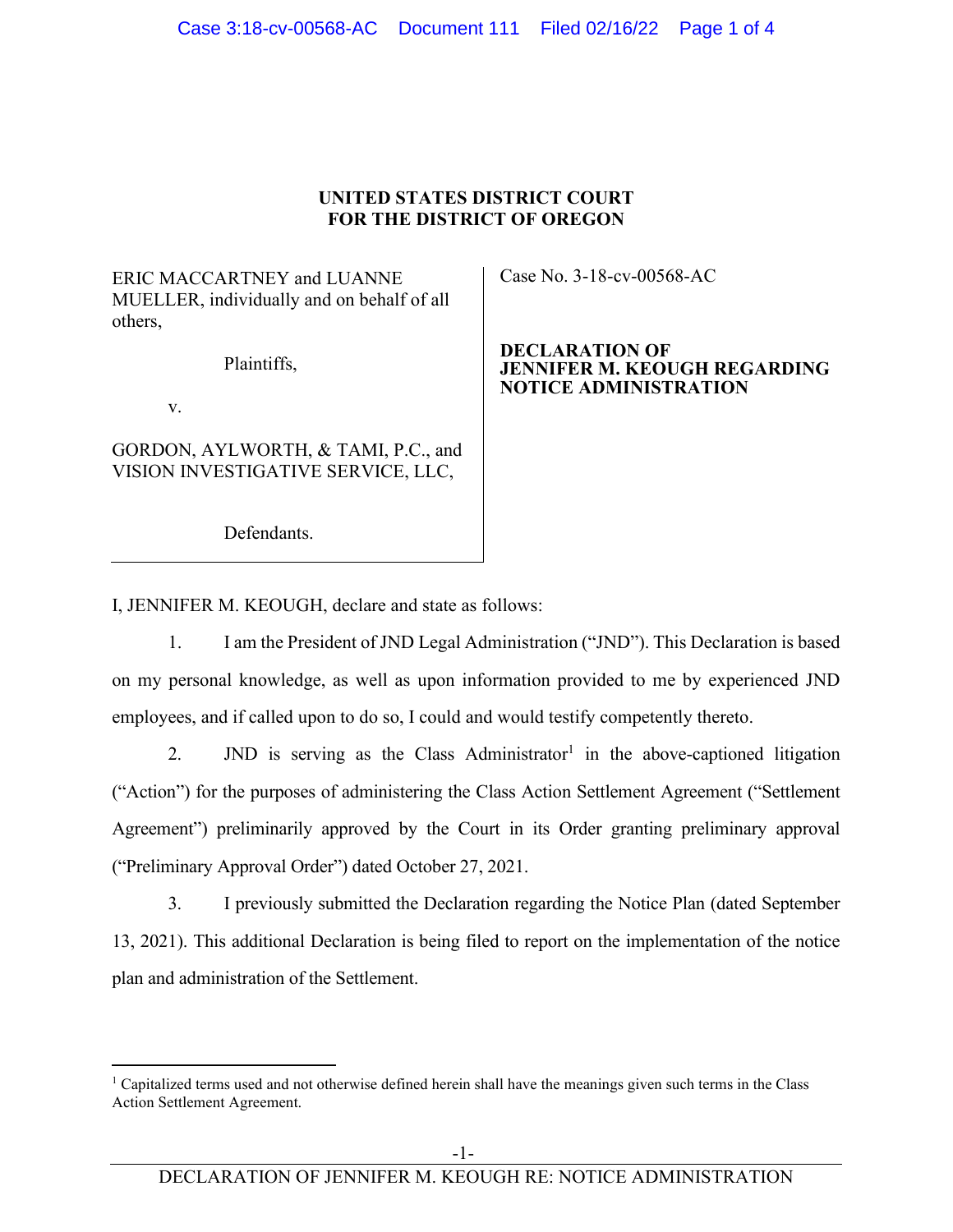# **CAFA NOTICE**

4. In compliance with the Class Action Fairness Act ("CAFA"), 28 U.S.C. § 1715, JND compiled a CD-ROM containing the following documents:

- a. Class Action Allegation Complaint, filed on April 3, 2018;
- b. Class Action Allegation Amended Complaint, filed on June 22, 2018;
- c. Class Action Allegation Second Amended Complaint, filed on July 20, 2020;
- d. Plaintiffs' Unopposed Motion for Preliminary Approval of Class Settlement and Certification, filed on September 13, 2021;
- e. Class Action Settlement Agreement, filed on September 13, 2021, along with the postcard notice and long form notice;
- f. Proposed Order Granting Plaintiffs' Unopposed Motion for Preliminary Approval of Class Settlement and Certification, filed on September 13, 2021;
- g. Proposed Order Granting Final Approval and Final Judgment, filed on September 13, 2021;
- h. List of Class Members by State;
- i. Proportionate Share of Class Members by State.

5. The CD-ROM was mailed on September 23, 2021, to the appropriate Federal and State officials identified in the attachment with an accompanying cover letter, a copy of which is attached hereto as **Exhibit A**.

# **CLASS DATA RECEIVED**

6. On September 22, 2021, counsel for the Defendant provided JND an electronic file containing the names and mailing addresses of individuals identified as potential Class Members. The file contained a total of 273 records.

7. Prior to commencing the Postcard Notice mailing, JND updated 67 addresses using data from the United States Postal Service's National Change of Address ("NCOA") database.<sup>2</sup>

<sup>&</sup>lt;sup>2</sup> The NCOA database is the official United States Postal Service ("USPS") technology product which makes change of address information available to mailers to help reduce undeliverable mail pieces before mail enters the mail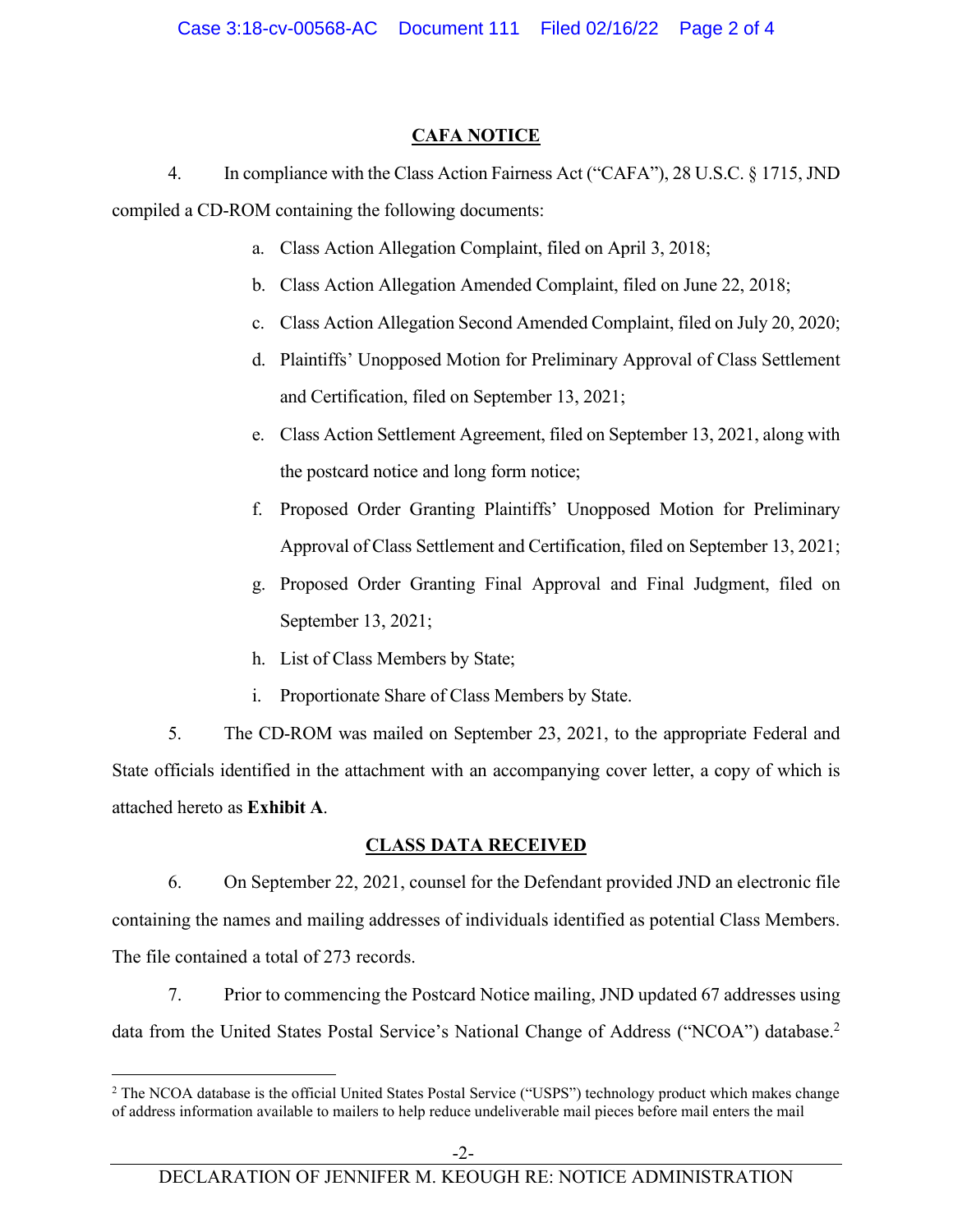The Class Member data was then promptly loaded into a secure database established for this Action.

# **POSTCARD NOTICE MAILING**

8. On November 24, 2021, JND mailed the Court-approved Postcard Notice via firstclass U.S. mail to the 273 Class Member records from the data. A representative copy of the Postcard Notice is attached as **Exhibit B**.

9. As of February 11, 2022, of the 273 Postcard Notices mailed, 34 Postcard Notices were returned as undeliverable. One (1) of the Postcard Notices was promptly forwarded to the updated address provided by USPS. Of the undeliverable Postcard Notices that were not returned with updated address information, JND conducted advanced address skip-trace research and received updated address information for 21 Class Member records. JND re-mailed the Postcard Notice to the 21 Class Member records accordingly.

# **TOLL-FREE TELEPHONE NUMBER**

10. On November 24, 2021, JND activated a case-specific toll-free telephone number, 1-844-929-4696, for Class Members to call to obtain information about the Settlement. Callers have the option to listen to the Interactive Voice Response ("IVR") system, or to speak with a live agent during business hours. The toll-free number is accessible 24 hours a day, seven days a week.

11. As of February 11, 2022, JND has received seven (7) calls to the toll-free number.

# **SETTLEMENT WEBSITE**

12. On November 24, 2021, JND established a dedicated, case-specific Settlement Website (www.VisionClassSettlement.com), which hosts copies of important case documents (including, but not limited to, the Class Notice, Postcard Notice, Second Amended Complaint, Settlement Agreement, and Preliminary Approval Order), answers to frequently asked questions,

stream. This product is an effective tool to update address changes when a person has completed a change of address form with the USPS. The address information is maintained in the database for 48 months.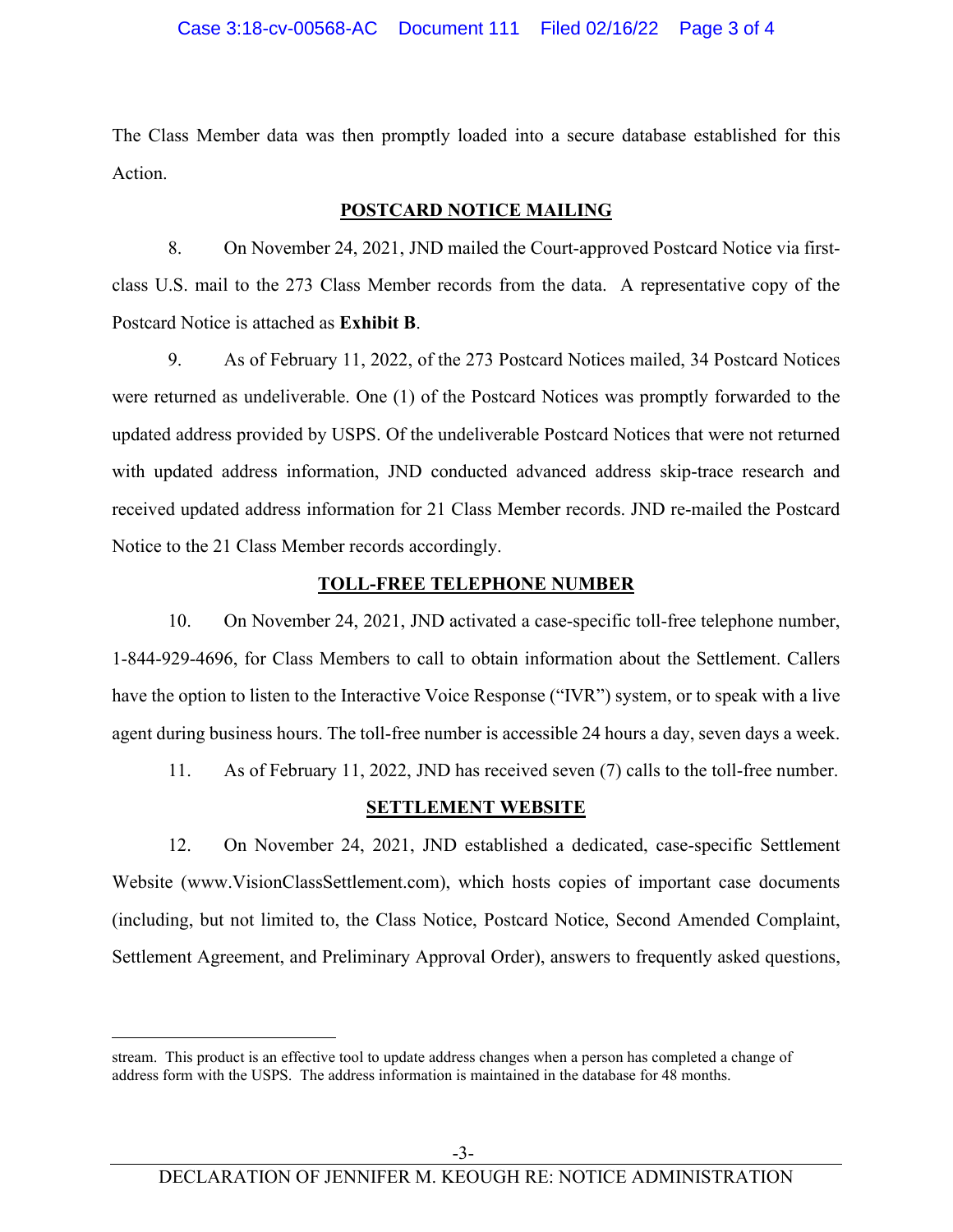and includes contact information for the Class Administrator. A representative copy of the Class Notice is attached as **Exhibit C**.

13. As of February 11, 2022, JND has tracked 112 unique visitors who registered 363 pageviews.

# **EXCLUSIONS RECEIVED**

14. The Class Notice states that any Class Member who would like to exclude themselves from the Settlement was required to submit a timely postmarked exclusion letter to JND no later than January 25, 2022.

15. As of February 11, 2022, JND has not received any exclusion requests.

# **OBJECTIONS RECEIVED**

16. The Class Notice states that any Class Member could submit an objection by sending a timely postmarked objection letter to the Court by January 25, 2022.

17. As of February 11, 2022, JND has not received any objection letters.

 I declare under the penalty of perjury pursuant to the laws of the United States of America that the foregoing is true and correct.

Executed on February 14, 2022, at Seattle, Washington.

W.Kar

JENNIFER M. KEOUGH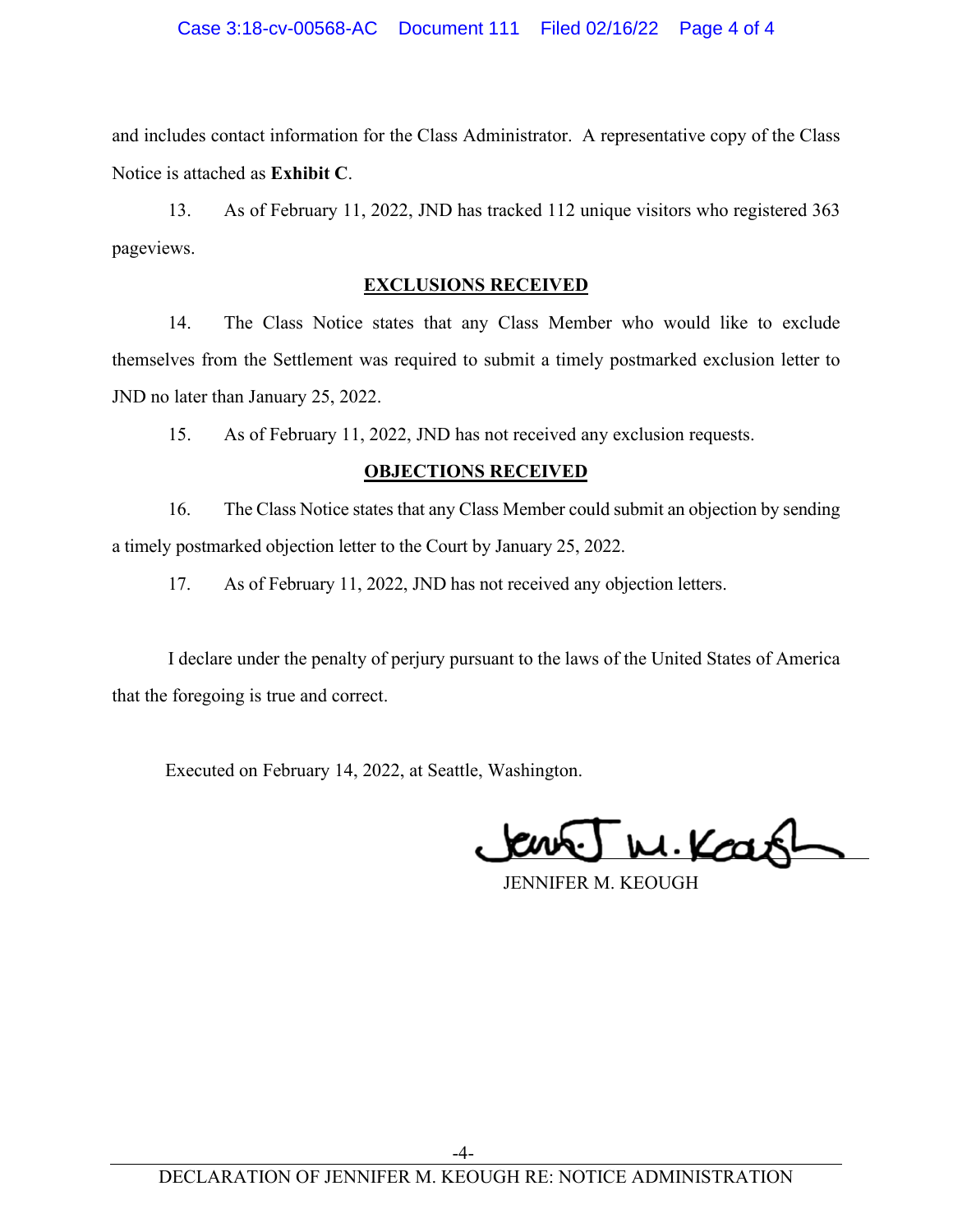Case 3:18-cv-00568-AC Document 111-1 Filed 02/16/22 Page 1 of 17

# EXHIBIT A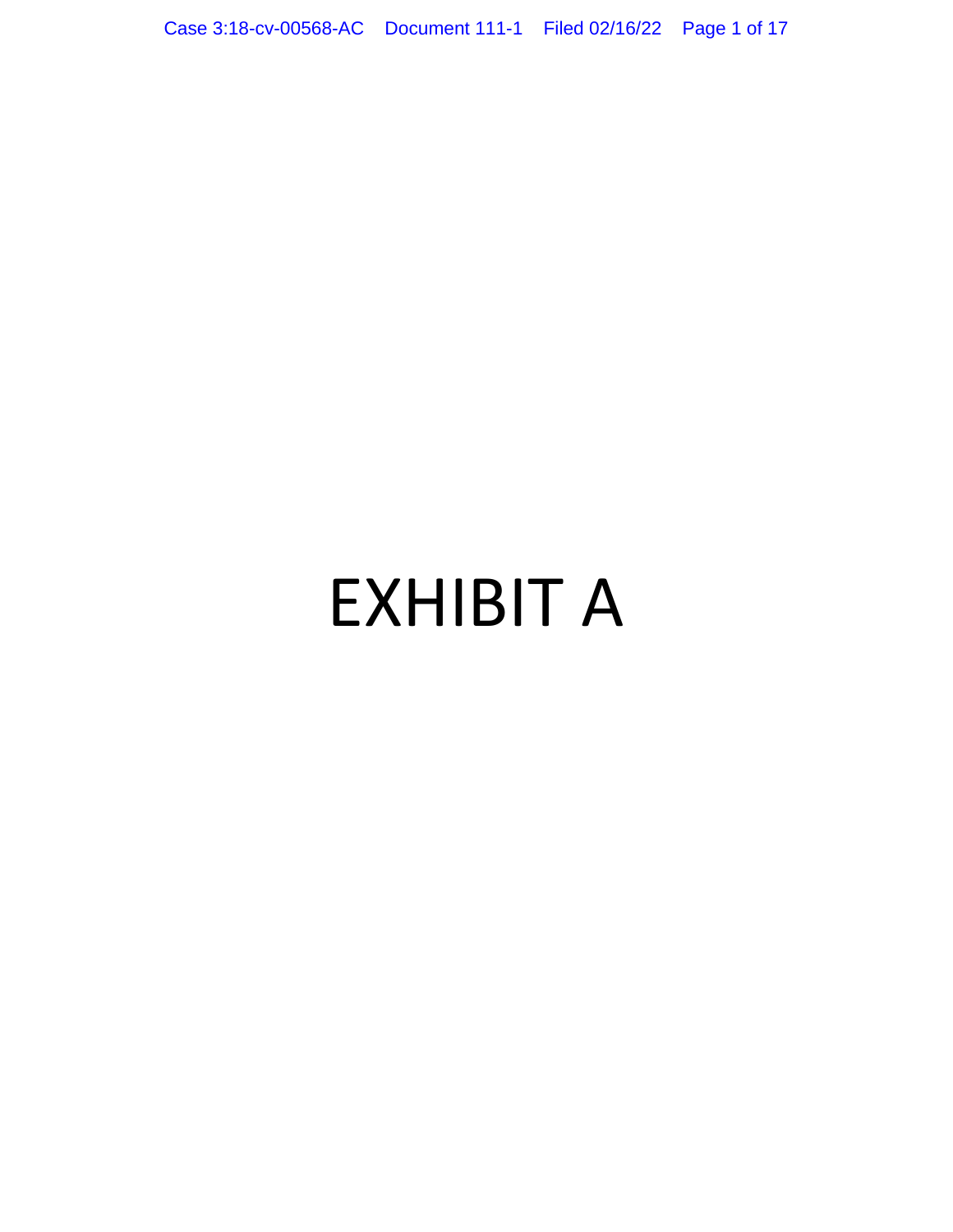

September 23, 2021

The Appropriate Federal and State Officials Identified in Attachment A

#### RE: CAFA Notice of Proposed Class Action Settlement

Dear Sir or Madam:

This Notice is being provided to you in accordance with the Class Action Fairness Act ("CAFA"), 28 U.S.C. § 1715 on behalf of Gordon, Aylworth & Tami, P.C. and Vision Investigative Service, LLC ("Defendants"), in the below-referenced class action ("the Action"). A Class Action Settlement Agreement was submitted for approval to the Court on September 13, 2021. The Court has scheduled a Telephone Status Conference on September 28, 2021. As of the date of this Notice, the Court has not scheduled a preliminary approval hearing.

| <b>Case Name:</b>     | Chase, et al. v. Gordon, Aylworth & Tami, P.C., et al.  |
|-----------------------|---------------------------------------------------------|
| <b>Case Number:</b>   | $3:18$ -cv-00568-AC                                     |
| Jurisdiction:         | United States District Court for the District of Oregon |
| Date Settlement filed | September 13, 2021                                      |
| with Court:           |                                                         |

Copies of all materials filed in the above-named actions are electronically available on the Court's Pacer website found at https://pcl.uscourts.gov. Additionally, in compliance with 28 U.S.C. § 1715(b), the enclosed CD-ROM contains the following documents filed in the Action:

#### 01 - Class Action Complaint.pdf

Class Action Allegation Complaint, filed on April 3, 2018

02 - Amended Class Action Complaint.pdf

Class Action Allegation Amended Complaint, filed on June 22, 2018

#### 03 - Second Amended Class Action Complaint.pdf

Class Action Allegation Second Amended Complaint, filed on July 20, 2020

#### 04 - Motion for Preliminary Approval.pdf

Plaintiffs' Unopposed Motion for Preliminary Approval of Class Settlement and Certification, filed on September 13, 2021

#### 05 - Settlement Agreement.pdf

Class Action Settlement Agreement, filed on September 13, 2021, attaching the proposed postcard notice and long form notice

#### 06 - [Proposed] Preliminary Approval Order.pdf

Proposed Order Granting Plaintiffs' Unopposed Motion for Preliminary Approval of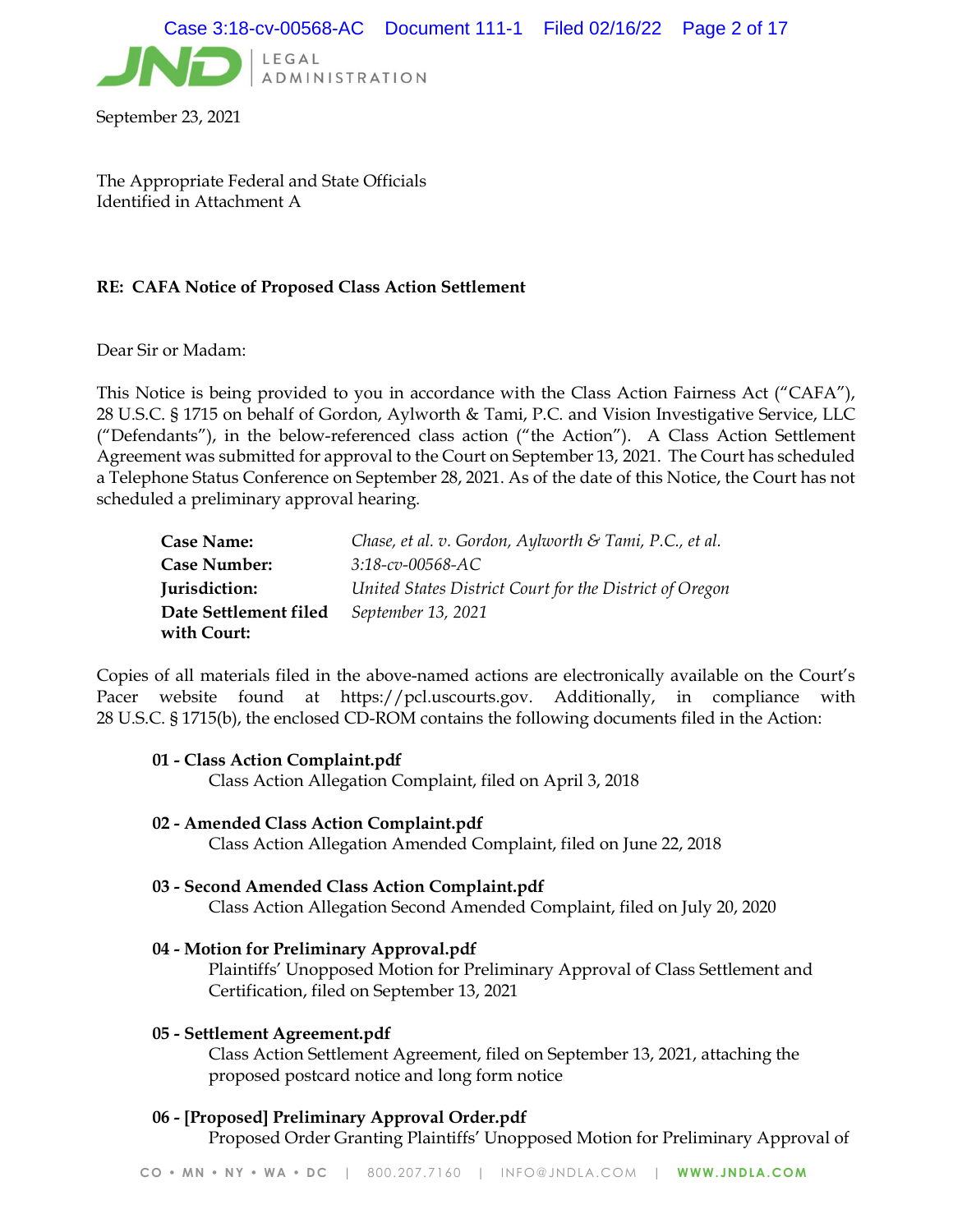Class Settlement and Certification, filed on September 13, 2021

#### 07 - [Proposed] Final Approval Order.pdf

Proposed Order Granting Final Approval and Final Judgment, filed on September 13, 2021

#### 08 - List of Class Members by State.pdf

#### 09 - Proportionate Share of Class Members by State.pdf

There are no other settlements or agreements made between Counsel for the parties related to the class defined in the proposed Settlement, and as of the date of this Notice, no Final Judgment or notice of dismissal has been entered in this case.

If you have any questions regarding the details of the case and settlement, please contact Defense Counsel's representative at:

Xin Xu Xin Xu Law Group 5285 Meadows Rd., Ste. 181 Lake Oswego, OR 97035 Email: xin@xinxulaw.com Telephone: (503) 542-8299

For questions regarding this Notice, please contact JND at:

JND Class Action Administration 1100 2nd Ave, Suite 300 Seattle, WA 98101 Phone: 800-207-7160

Regards,

JND Legal Administration

Encl.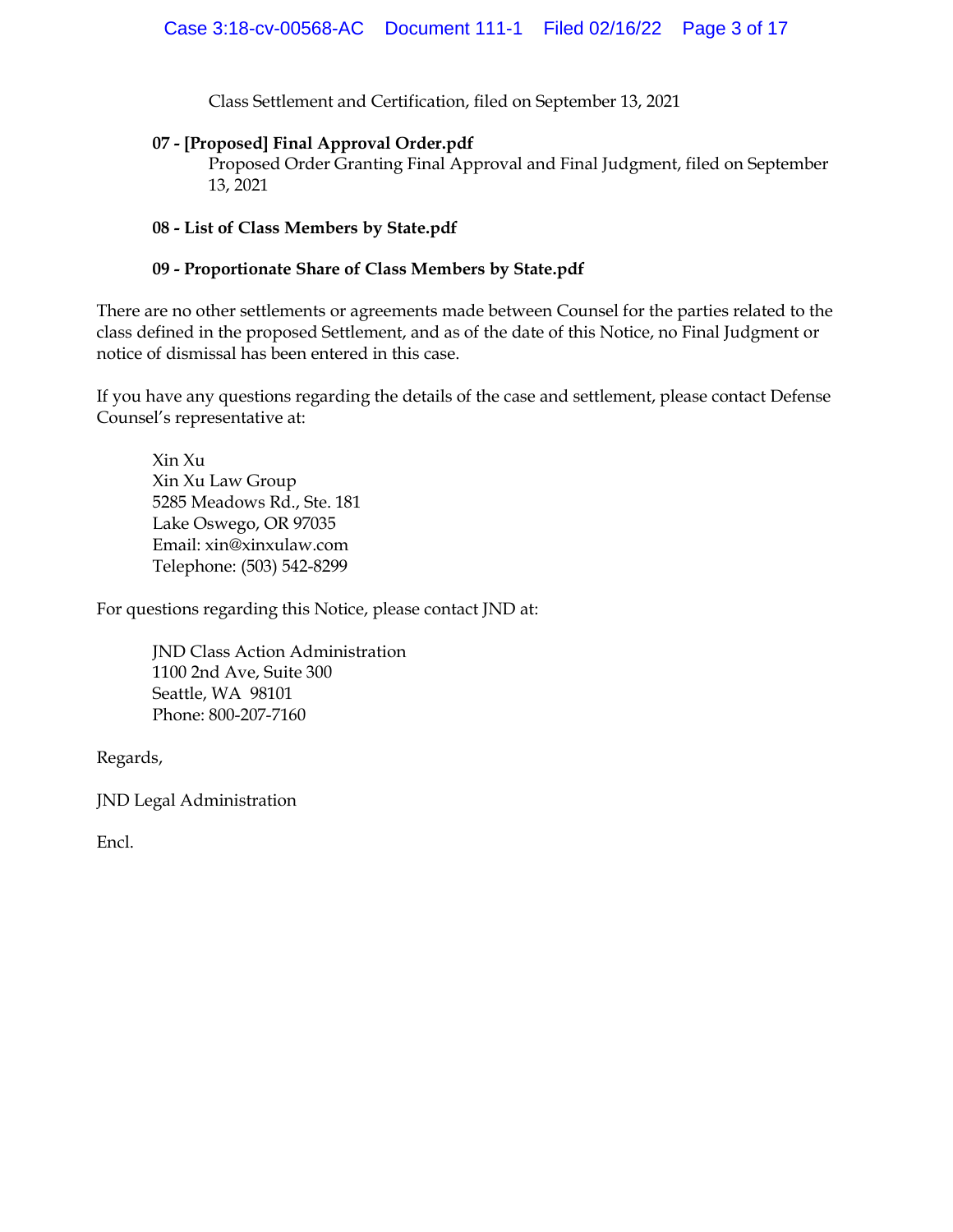# Case 3:18-cv-00568-AC Document 111-1 Filed 02/16/22<br>Chase, et al. v. Gordon, Aylworth & Tami, P.C., et al., Case No. 3:18-cv-00568-AC(D. Or) CAFA Notice – Attachment A – Service List

Steve Marshall Attorney General's Office 501 Washington Ave Montgomery, AL 36104

Ashley Moody Office of the Attorney General State of Florida PL‐01 The Capitol Tallahassee, FL 32399

Lawrence G. Wasden Office of the Attorney General 700 W. Jefferson St, Suite 210 Boise, ID 83720

Ellen F. Rosenblum Oregon Department of Justice Justice Building 1162 Court St NE Salem, OR 97301

Bob Ferguson Office of the Attorney General 1125 Washington St SE Olympia, WA 98501

Merrick Garland Office of the U.S. Attorney General U.S. Department of Justice 950 Pennsylvania Ave NW Washington, DC 20530

Mark Brnovich Office of the Attorney General 2005 N Central Ave Phoenix, AZ 85004

Clare E. Connors Department of the Attorney General 425 Queen Street Honolulu, HI 96813

Austin Knudsen Office of the Attorney General Justice Building, Third Fl 215 N. Sanders Helena, MT 59601

Ken Paxton Office of the Attorney General 300 W. 15th St Austin, TX 78701

Patrick Morrisey Office of The Attorney General State Capitol, 1900 Kanawha Blvd E Building 1 Rm E-26 Charleston, WV 25305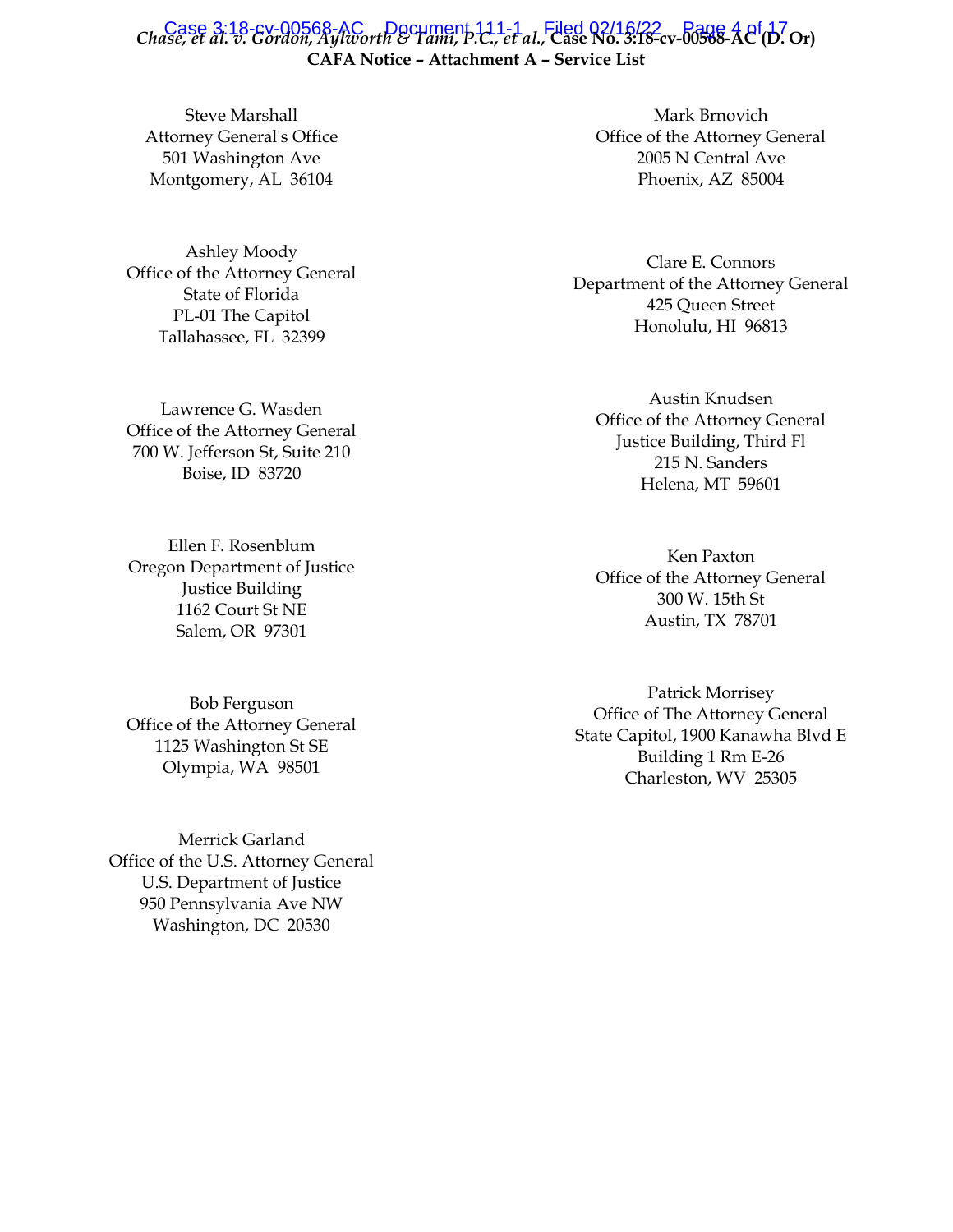Case 3:18-cv-00568-AC Document 111-1 Filed 02/16/22 Page 5 of 17

# EXHIBIT B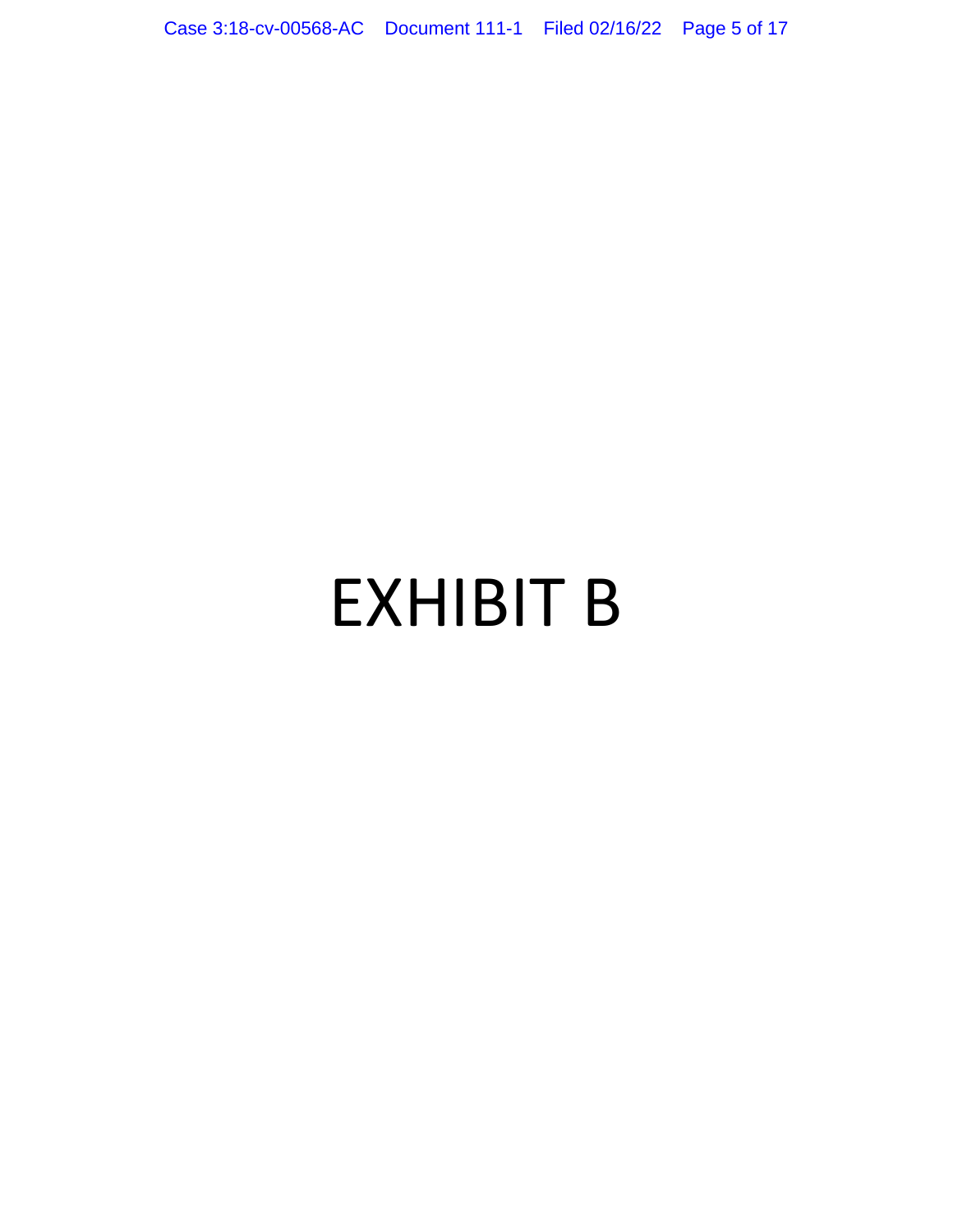#### **Case 3:18-cy-00568-AC** Document 111-1 Filed 02/16/22 Page 6 of 17

#### *You may be entitled to a payment under a class action settlement.*

*This notice may affect your legal rights. Please read it carefully.* 

This is an official court notice from the U.S. District Court for the District of Oregon in the matter *MacCartney, et al. v. Gordon, Aylworth & Tami, P.C., et al.* (Case No. 3:18-cv-00568-AC).

*GAT Class Administrator* c/o JND Legal Administration P.O. Box 91398 Seattle, WA 98111

# «Barcode»

Postal Service: Please do not mark barcode

Claim #: XXX- «ClaimID» - «MailRec»«First1» «Last1» «co» «Addr1» «Addr2» «City», «St» «Zip» «Country»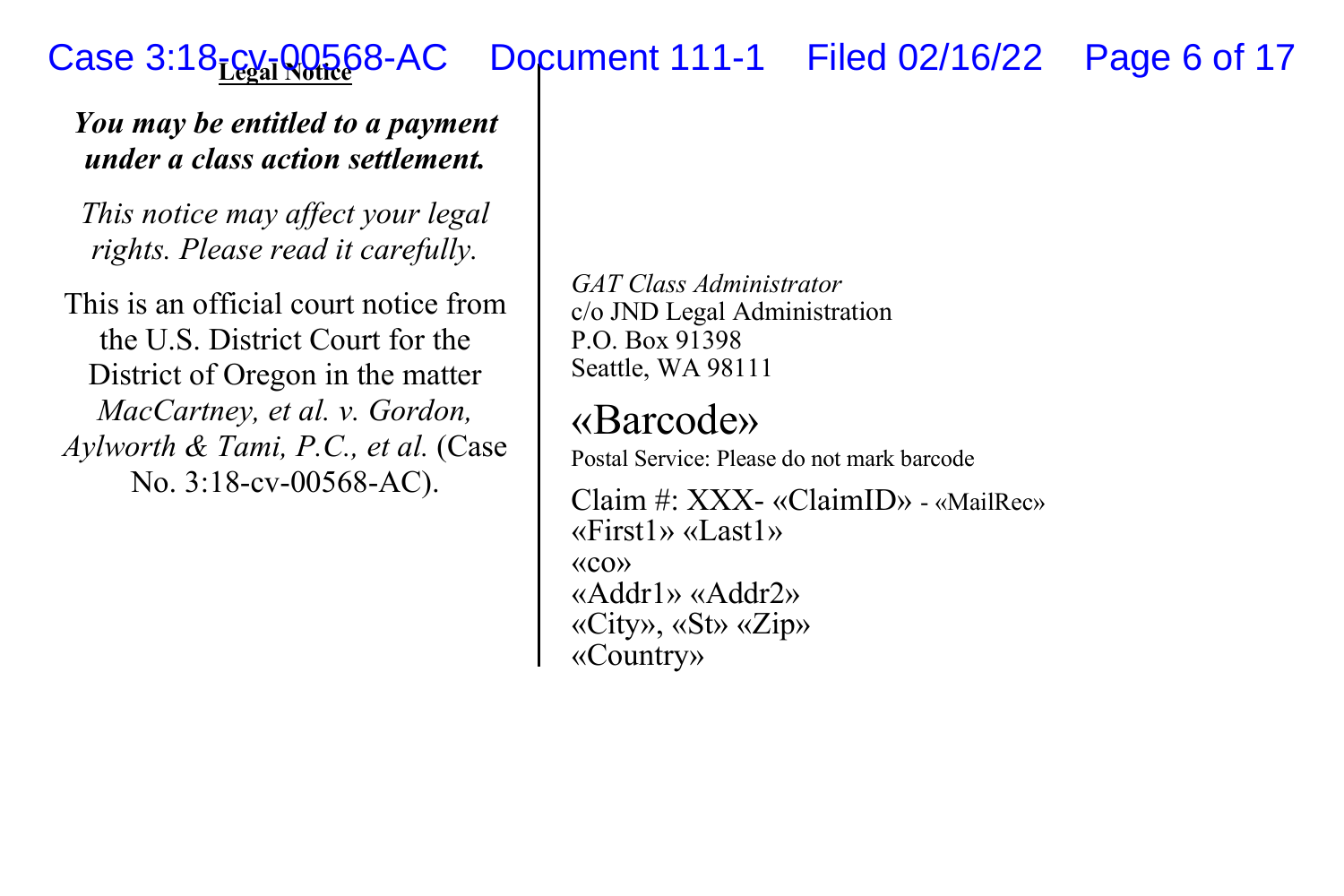VoiSir 3i den itentified as potential member 171 a class detton laws<del>uit file (de Jami), Cord</del>on, Rolbsteir & Tami, P.C. ("GAT") and Vision Investigative Service, LLC ("Vision") (collectively "Defendants") related to Defendants' collection of service fees in alleged violation of federal and state consumer protection laws. The current Representative Plaintiffs, Eric MacCartney and Luanne Mueller, and Defendants have reached an agreement to settle the lawsuit.

As part of the proposed Settlement, Defendants will provide a settlement fund to the Class Administrator who will then make a settlement payment to each eligible Class Member (who does not request to be excluded) in the amount of \$245. Class Members were identified using the following class definition: (a) All individual consumers with Oregon addresses; (b) Who GAT filed a lawsuit against to collect a consumer debt on behalf of its clients on or after April 3, 2017; (c) Who were served by Vision prior to January 1, 2018; (d) Who had lawsuits filed against them in which GAT submitted a statement for costs and disbursements claiming Vision's service fees were billed directly to the client and not overhead expenses, the service fees reflected the actual costs of the service, or the expedited service was necessary, and those requested costs for Vision's service fees were awarded by the Court; and (e) Who paid Vision's service fees. **For details regarding the Settlement, please go to www.VisionClassSettlement.com or call 1-844-929-4696.**

If you want to exclude yourself from this Settlement, you must send a written request specifically stating that you request exclusion from the Settlement to GAT Class Administrator, c/o JND Legal Administration, P.O. Box 91398, Seattle, WA 98111 postmarked no later than **January 25, 2022**.

If you remain a Class Member, you may object to the Settlement by writing to the Court no later than **January 25, 2022***.* Full details on how to object or exclude yourself can be found at **www.VisionClassSettlement.com.** 

The Court will hold a hearing on **April 19, 2022,** at **9:30 a.m.** to consider whether to approve the Settlement and award attorneys' fees and expenses to Class Counsel as requested. You or your lawyer may ask to appear and speak at your own expense. A more detailed Notice is available at **www.VisionClassSettlement.com.** The website also explains the Settlement terms in more detail. You may also write to GAT Class Administrator, c/o JND Legal Administration, P.O. Box 91398, Seattle, WA 98111 to request a copy of the more detailed Notice.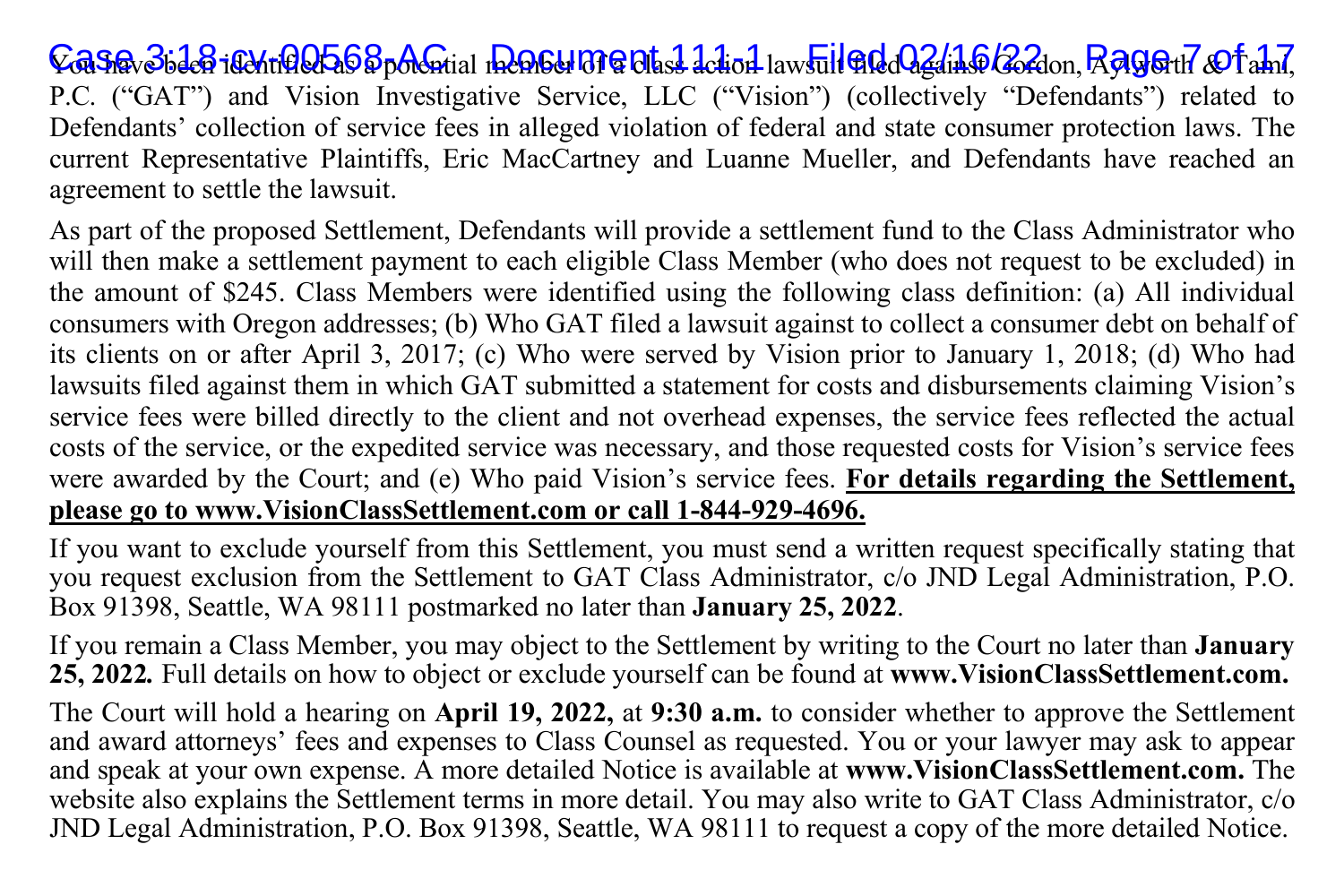Case 3:18-cv-00568-AC Document 111-1 Filed 02/16/22 Page 8 of 17

# EXHIBIT C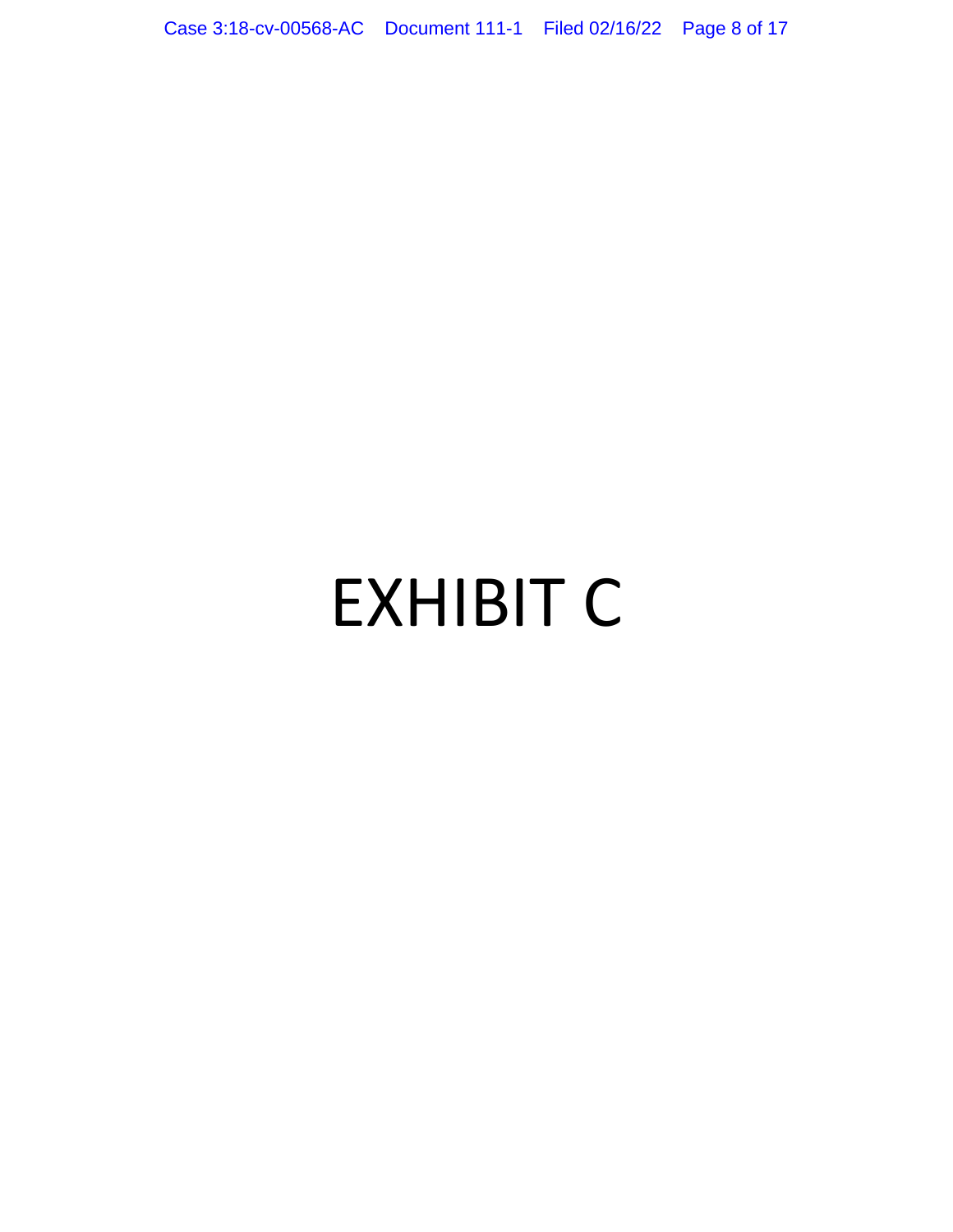# **UNITED STATES DISTRICT COURT FOR THE DISTRICT OF OREGON (PORTLAND DIVISION)**

# **You May Be Entitled to a Payment Under a Class Action Settlement Relating to Service Fees Collected from You in Debt Collection Lawsuits Filed by Gordon, Aylworth & Tami, P.C.**

*The United States District Court for the District of Oregon authorized this Notice. This is not a solicitation from a lawyer.*

- A class action lawsuit alleges that, among other things, law firm Gordon, Aylworth & Tami, P.C. ("GAT") misrepresented its right and authority to collect a \$45 service fee charged by its alter ego sister entity Vision Investigative Service, LLC. ("Vision"), in violation of the Fair Debt Collection Practices Act (FDCPA), Oregon's Unlawful Trade Practices Act ("UTPA"), and Oregon's Unlawful Debt Collection Practices Act (OUDCPA), and was unjustly enriched, thereby causing the plaintiffs and other similarly situated Class Members who paid the service costs actual damages and statutory damages provided by these consumer protection statutes. The case is known as *MacCartney, et al. v. Gordon, Aylworth & Tami, P.C., et al.* (Case No. 3:18-cv-00568-AC) (D. Or.).
- GAT and Vision (collectively "Defendants") deny any liability in the lawsuit.
- For settlement purposes, the Court certified the class action lawsuit on behalf of: (a) All individual consumers with Oregon addresses; (b) Who GAT filed a lawsuit against to collect a consumer debt on behalf of its clients on or after April 3, 2017; (c) Who were served by Vision prior to January 1, 2018; (d) Who had lawsuits filed against them in which GAT submitted a statement for costs and disbursements claiming Vision's service fees were billed directly to the client and not overhead expenses, the service fees reflected the actual costs of the service, or the expedited service was necessary, and those requested costs for Vision's service fees were awarded by the Court; and (e) Who paid Vision's service fees.
- This Notice informs you that the Class has been conditionally certified for settlement purposes by the Court, and that you may be a member of the Class, and also that the parties have reached an agreement to settle the lawsuit. As a Class Member, you may be entitled to receive a payment under the Settlement.
- Under the proposed Settlement, Defendants will pay each eligible Class Member \$245, at or close to, the maximum that could have been awarded if the case had proceeded all the way through trial.
- Class Counsel will also ask the Court to separately issue an award of attorneys' fees and costs, which will be paid by Defendants. This award will not affect the \$245 payment to each eligible Class Member.
- Defendants also will also separately pay the costs to administer the Settlement. This amount will not affect the \$245 payment to each eligible Class Member.
- **Your legal rights are affected whether you act or don't act. Please read this Notice carefully.**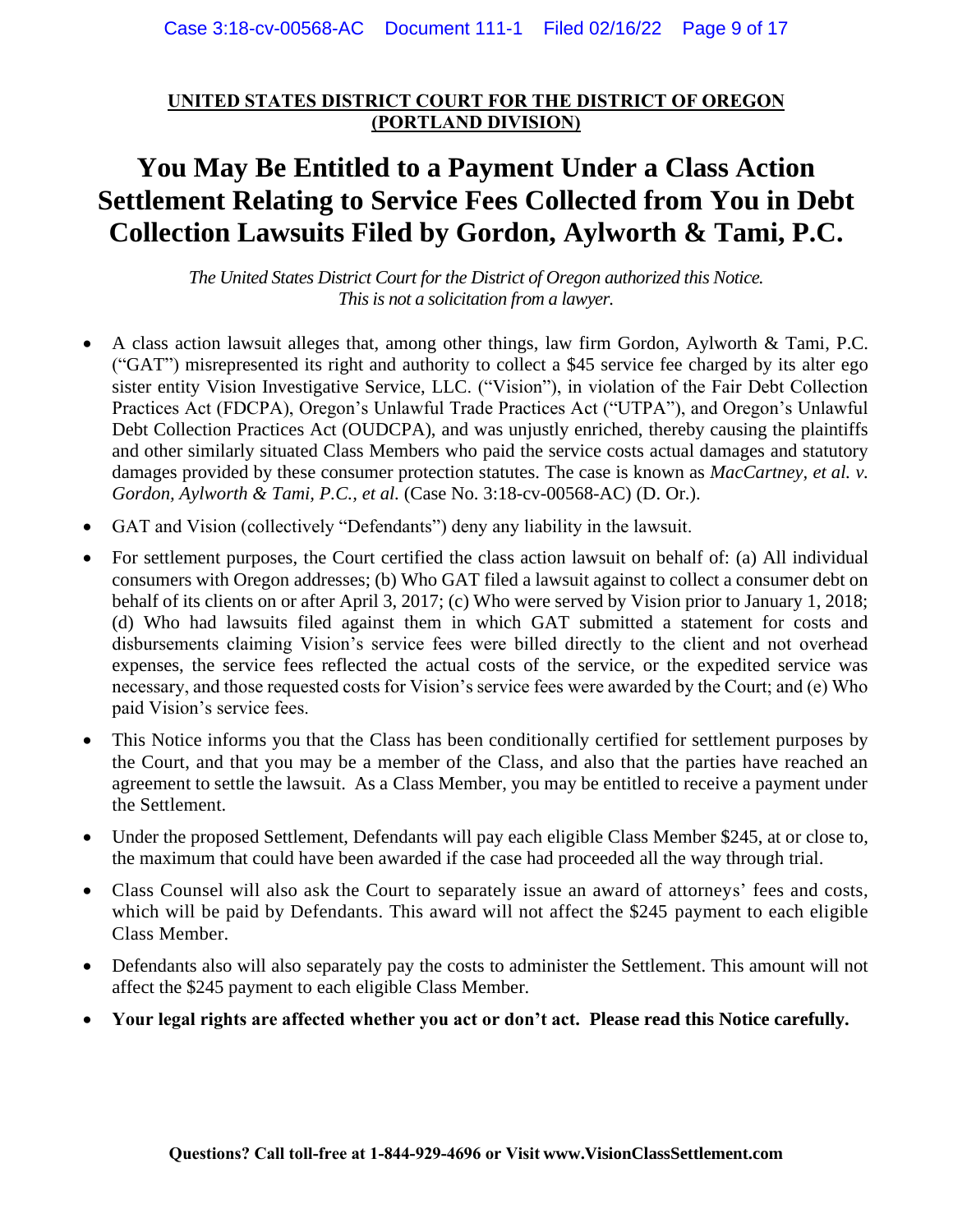| <b>YOUR LEGAL RIGHTS AND OPTIONS IN THIS SETTLEMENT</b> |                                                                                                                                                                                                     |  |
|---------------------------------------------------------|-----------------------------------------------------------------------------------------------------------------------------------------------------------------------------------------------------|--|
| <b>EXCLUDE YOURSELF</b><br><b>BY JANUARY 25, 2022</b>   | Get no payment under the Settlement. This is the only option that<br>allows you to be part of any other lawsuit against Defendants<br>about the legal claims in the case.                           |  |
| <b>OBJECT BY JANUARY</b><br>25, 2022                    | Write to the Court about why you don't like the Settlement. You<br>can do this only if you don't exclude yourself.                                                                                  |  |
| <b>GO TO THE HEARING</b><br>ON<br><b>APRIL 19, 2022</b> | Ask to speak in Court about the fairness of the Settlement. You<br>can do this only if you don't exclude yourself.                                                                                  |  |
| <b>DO NOTHING</b>                                       | You will receive a payment under the Settlement if you are an<br>eligible Class Member and are giving up your rights to assert any<br>claims against Defendants about the legal claims in the case. |  |

• This Notice explains these rights and options—**and the deadlines to exercise them**. The Court must decide whether to approve the Settlement as part of the process described in this Notice. Payments will be made if the Court approves the Settlement.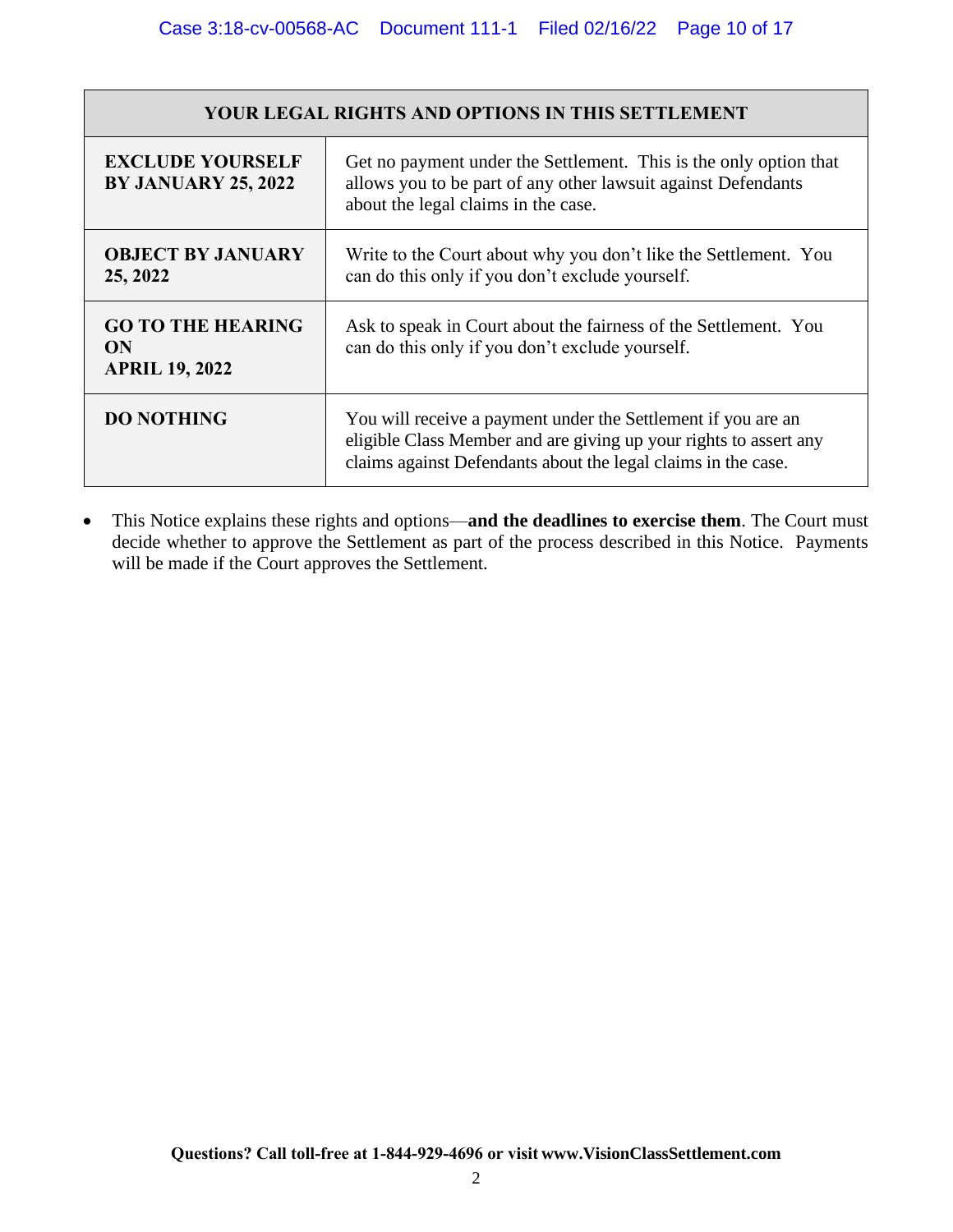# WHAT THIS NOTICE CONTAINS

| 1.  |                                                                             |  |
|-----|-----------------------------------------------------------------------------|--|
| 2.  |                                                                             |  |
| 3.  |                                                                             |  |
| 4.  |                                                                             |  |
|     |                                                                             |  |
| 5.  |                                                                             |  |
| 6.  |                                                                             |  |
| 7.  |                                                                             |  |
|     |                                                                             |  |
| 8.  |                                                                             |  |
| 9.  |                                                                             |  |
|     |                                                                             |  |
| 10. |                                                                             |  |
| 11. |                                                                             |  |
| 12. |                                                                             |  |
|     |                                                                             |  |
| 13. |                                                                             |  |
| 14. |                                                                             |  |
| 15. | If I don't exclude myself, can I sue Defendants for the same thing later? 7 |  |
| 16. |                                                                             |  |
|     |                                                                             |  |
| 17. |                                                                             |  |
| 18. |                                                                             |  |
|     |                                                                             |  |
| 19. |                                                                             |  |
| 20. |                                                                             |  |
|     |                                                                             |  |
|     |                                                                             |  |
| 22. |                                                                             |  |
| 23. |                                                                             |  |
|     |                                                                             |  |
| 24. |                                                                             |  |
|     |                                                                             |  |
| 25. |                                                                             |  |
| 26. |                                                                             |  |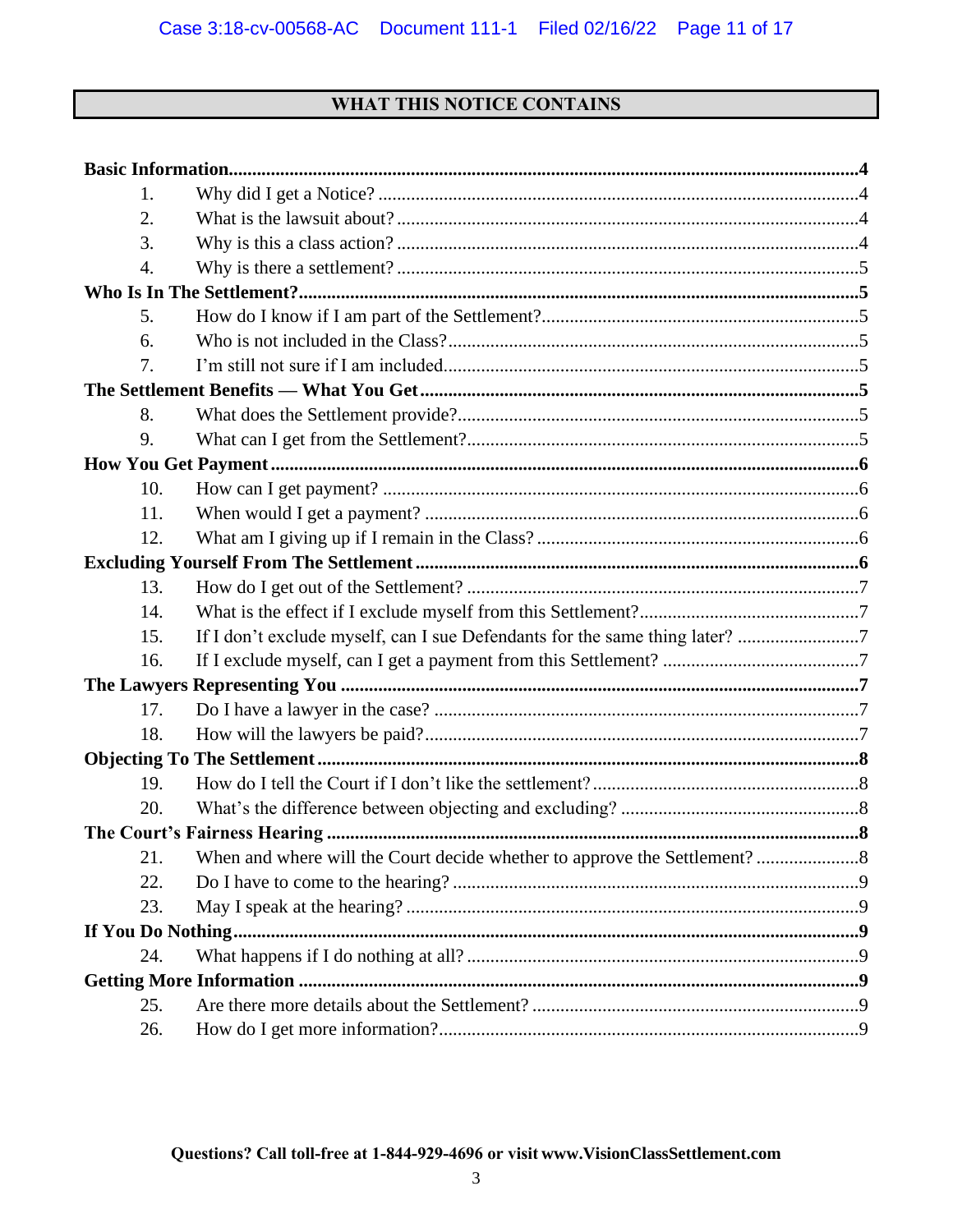# **BASIC INFORMATION**

# **1. Why did I get a Notice?**

You may have received a postcard notice by mail to the last known address that GAT had for you. The postcard notice referred you to an informational website which included this more detailed Notice. The postcard notice also referred you to a toll-free telephone number that you can call for more information.

The Court ordered that a Notice be sent to you because you have been identified as a potential Class Member of a certified settlement class in a class action lawsuit, and also because you have a right to know about the proposed Settlement of the class action against Defendants, and about your options, before the Court decides whether to approve the Settlement. If the Court approves it, a Class Administrator will authorize the payments that the Settlement allows.

This Notice explains the lawsuits, the Settlement, your legal rights, what benefits are available, who is eligible for them, and how to get them. Please read this Notice carefully.

The United States District Court for the District of Oregon (Portland Division) has jurisdiction over this proposed Settlement. The persons who sued are called the Plaintiffs, and the companies they sued (GAT and Vision) are called the Defendants.

# **2. What is the lawsuit about?**

GAT is a debt collection law firm that sues consumers to collect debts owed to its clients. Vision is a company that was operated out of the same location as GAT, which GAT used to serve legal documents on consumers, including summons and complaints alleging that consumers owed debts to GAT's clients.

Representative Plaintiffs filed a proposed class action lawsuit against Defendants under the caption *Chase, et al. v. Gordon, Aylworth & Tami, P.C. et al.* (Case No. 3:18-cv-00568-AC) (D. Or.) (The "Action"). In the Action, Representative Plaintiffs claimed, among other things, that GAT misrepresented its right and authority to collect a \$45 service fee charged by its alter ego sister entity Vision Investigative Service, LLC. ("Vision") in violation of the Fair Debt Collection Practices Act (FDCPA), Oregon's Unlawful Trade Practices Act ("UTPA"), and Oregon's Unlawful Debt Collection Practices Act (OUDCPA), and was unjustly enriched, thereby causing the plaintiffs and other similarly situated Class Members who paid the service costs actual damages and statutory damages provided by these consumer protection statutes. Defendants deny all allegations of wrongdoing and have asserted defenses in the Action. The proposed Settlement is not an admission of wrongdoing.

#### **3. Why is this a class action?**

In a class action, one or more people, called Representative Plaintiffs, sue on behalf of people who have similar claims. In this case, the current Representative Plaintiffs are Eric MacCartney and Luanne Mueller. One of the original Representative Plaintiffs, Carlton Chase, was dismissed as a Representative Plaintiff during the litigation. One court resolves the issues for all Class Members, except those who exclude themselves from the Class. The Court has certified the class action, and you have been identified as a member of the Class because GAT filed a lawsuit against you to collect a consumer debt on behalf of its clients on or after April 3, 2017. The Court has jurisdiction over the case in which the parties have submitted this Settlement for approval.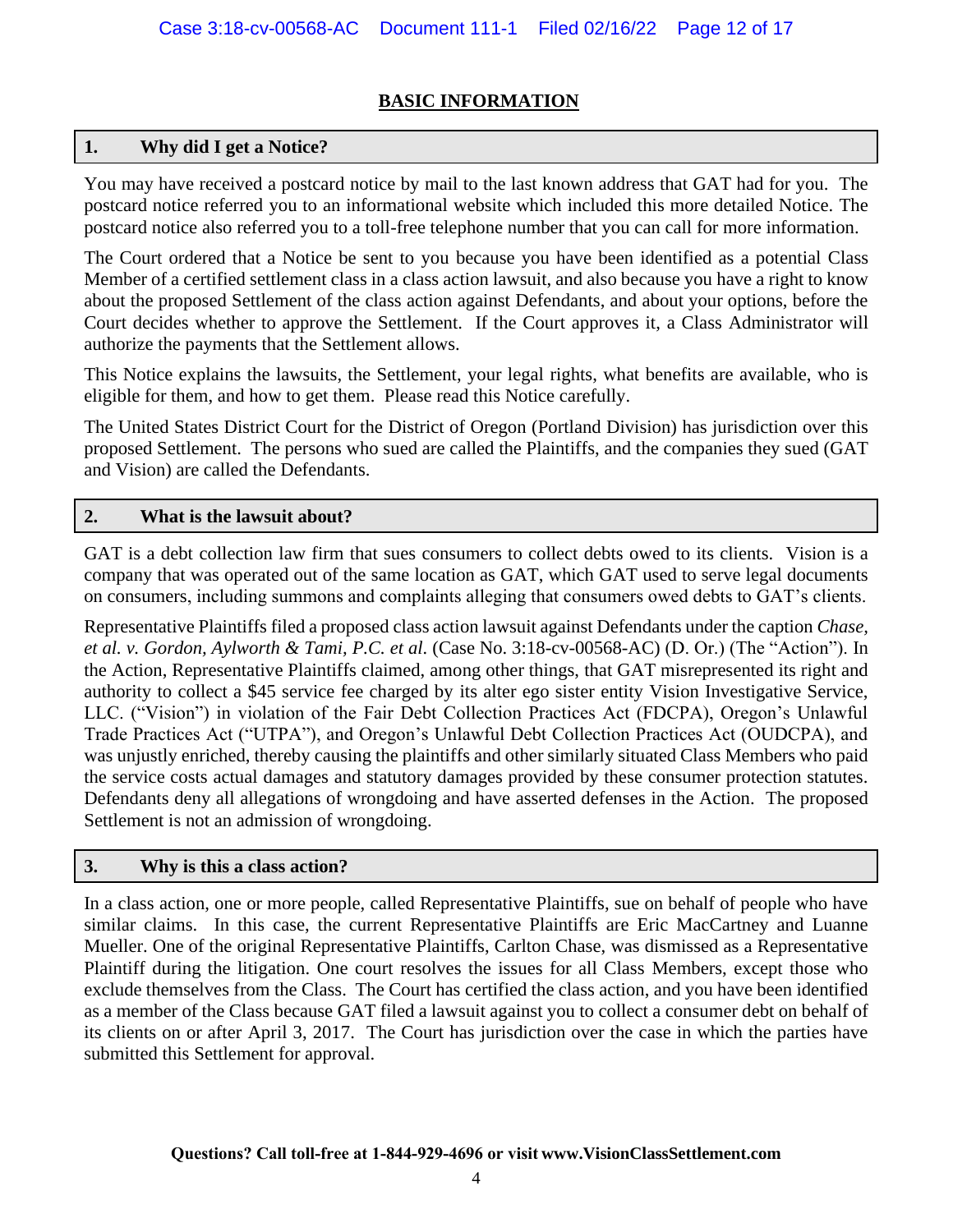# **4. Why is there a settlement?**

The Court did not decide in favor of Plaintiff or Defendants. Instead, both sides agreed to a settlement. That way, they avoid the cost of a trial as well as the risk that Defendants might prevail at a trial, and settlement benefits go to the Class Members. The Representative Plaintiffs and their attorneys think the Settlement is best for the Class Members.

# **WHO IS IN THE SETTLEMENT?**

To see if you may qualify for payment from this Settlement, you first have to determine whether you are a Class Member.

#### **5. How do I know if I am part of the Settlement?**

The Court has decided that everyone who fits this description is a Class Member: (a) All individual consumers with Oregon addresses; (b) Who GAT filed a lawsuit against to collect a consumer debt on behalf of its clients on or after April 3, 2017; (c) Who were served by Vision prior to January 1, 2018; (d) Who had lawsuits filed against them in which GAT submitted a statement for costs and disbursements claiming Vision's service fees were billed directly to the client and not overhead expenses, the service fees reflected the actual costs of the service, or the expedited service was necessary, and those requested costs for Vision's service fees were awarded by the Court; and (e) Who paid Vision's service fees.

#### **6. Who is not included in the Class?**

Among others, the Class does *not* include Defendants, any entity that has a controlling interest in either Defendant, Defendants' current or former directors, officers, counsel, and their immediate families. The Class also does not include any persons who validly request exclusion from the Class.

#### **7. I'm still not sure if I am included.**

If you are still not sure whether you are included, you can visit the Settlement Website, www.VisionClassSettlement.com, for more information. You may also call the Class Administrator tollfree at 1-844-929-4696.

# **THE SETTLEMENT BENEFITS — WHAT YOU GET**

#### **8. What does the Settlement provide?**

As part of the settlement, Defendants agree to fund a settlement fund comprised of \$245 payments to each Class Member. That settlement fund will be distributed by the Class Administrator, according to the terms of the Settlement Agreement.

If you are an eligible Class Member, you will receive a payment from the settlement fund if you remain in the Class.

### **9. What can I get from the Settlement?**

If you are an eligible Class Member, you will receive a payment of \$245. If you were one of the few individuals who were sued multiple times by GAT during the one-year period in the class definition, you will receive a \$245 payment for each such instance.

#### **Questions? Call toll-free at 1-844-929-4696 or visit www.VisionClassSettlement.com**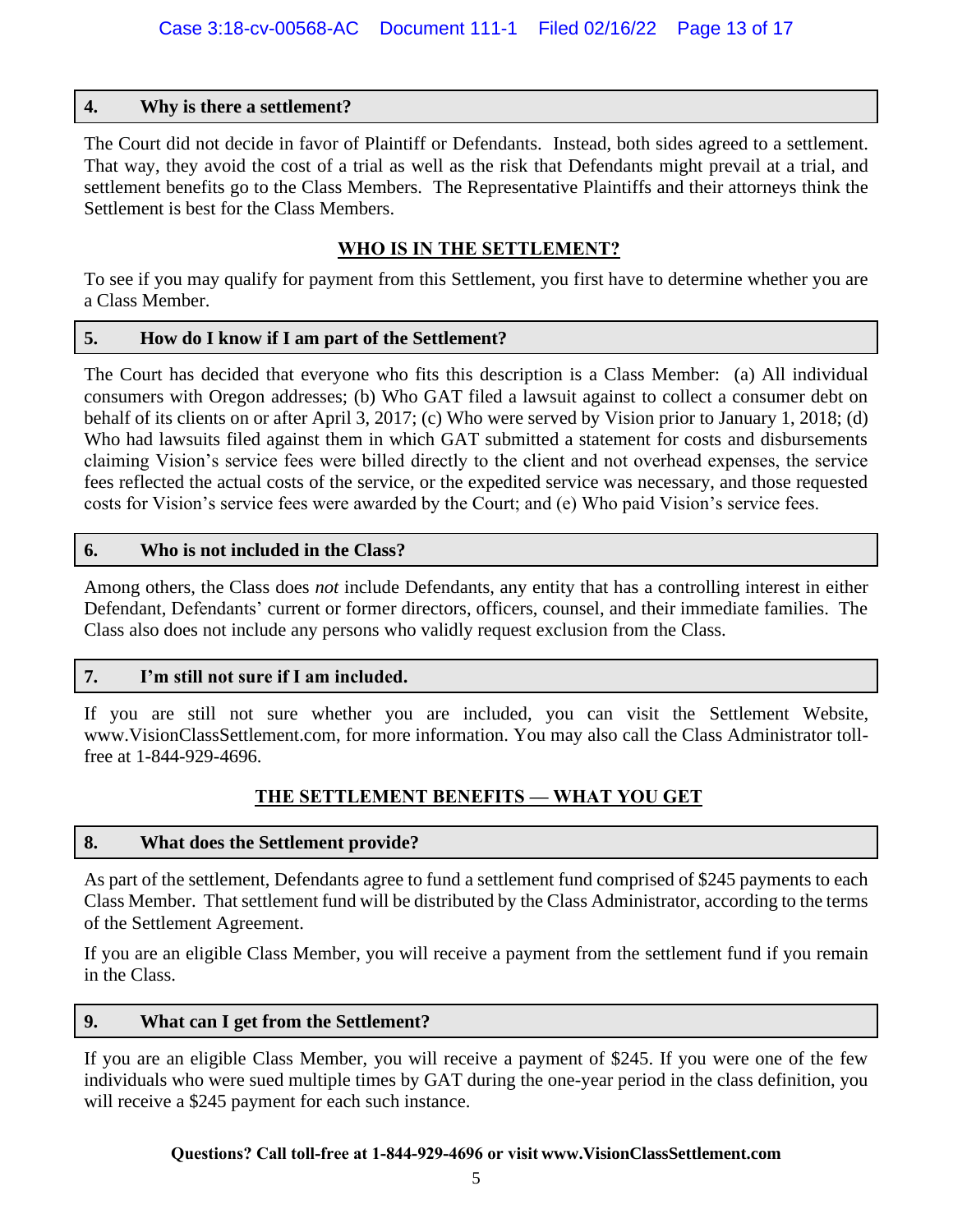# **HOW YOU GET PAYMENT**

# **10. How can I get payment?**

If you are a Class Member, a Settlement Payment will be sent to you in accordance with the Court's Order. You will not need to make a claim or file any papers in order to receive a payment.

# **11. When would I get a payment?**

The Court will hold a hearing on **April 19, 2022,** at **9:30 a.m.,** to decide whether to approve the Settlement. If the Court approves the Settlement at or after that hearing, there may be appeals. It is always uncertain whether these appeals can be resolved, and resolving them can take time, perhaps more than a year. Please be patient.

The proposed Settlement contemplates distributing payments to Class Members no later than 45 days from the date the Settlement becomes final and is not subject to appeal.

# **12. What am I giving up if I remain in the Class?**

Unless you exclude yourself, you stay in the Class as a Class Member, and that means that you can't sue, continue to sue, or be part of any other lawsuit against Defendants or other related Released Parties about the legal issues in this Action. If the Settlement is approved and becomes final and not subject to appeal, then you and all Class Members release all "Released Claims" against all "Released Parties."

"Released Claims" means any and all claims or causes of action whether under federal statutory law, federal common law or federal regulation, or the statutes, constitutions, regulations, ordinances, common law, or any other law of any and all states or their subdivisions, that arise out of or relate in any way to the claims in the Action, and could have been brought by any Class Member, on or before the date that this Agreement is executed, but does not include the claims or causes of action of any person or entity who is not a Class Member as defined by this Agreement.

"Released Parties" means Defendants and their respective affiliates, parents, direct and indirect subsidiaries, agents, insurers (including the Professional Liability Fund), and any company or companies under common control with any of them, and each of their respective predecessors, successors, past and present officers, directors, employees, agents, servants, accountants, attorneys, advisors, shareholders, insurers, representatives, partners, vendors, issuers, and assigns.

# **EXCLUDING YOURSELF FROM THE SETTLEMENT**

If you don't want a payment from this Settlement, and you want to keep any right you may have to sue or continue to sue Defendants or other Released Parties on your own about the Released Claims, then you must take steps to remove yourself from the Class. This is called excluding yourself — and is sometimes referred to as "opting out" of the Class.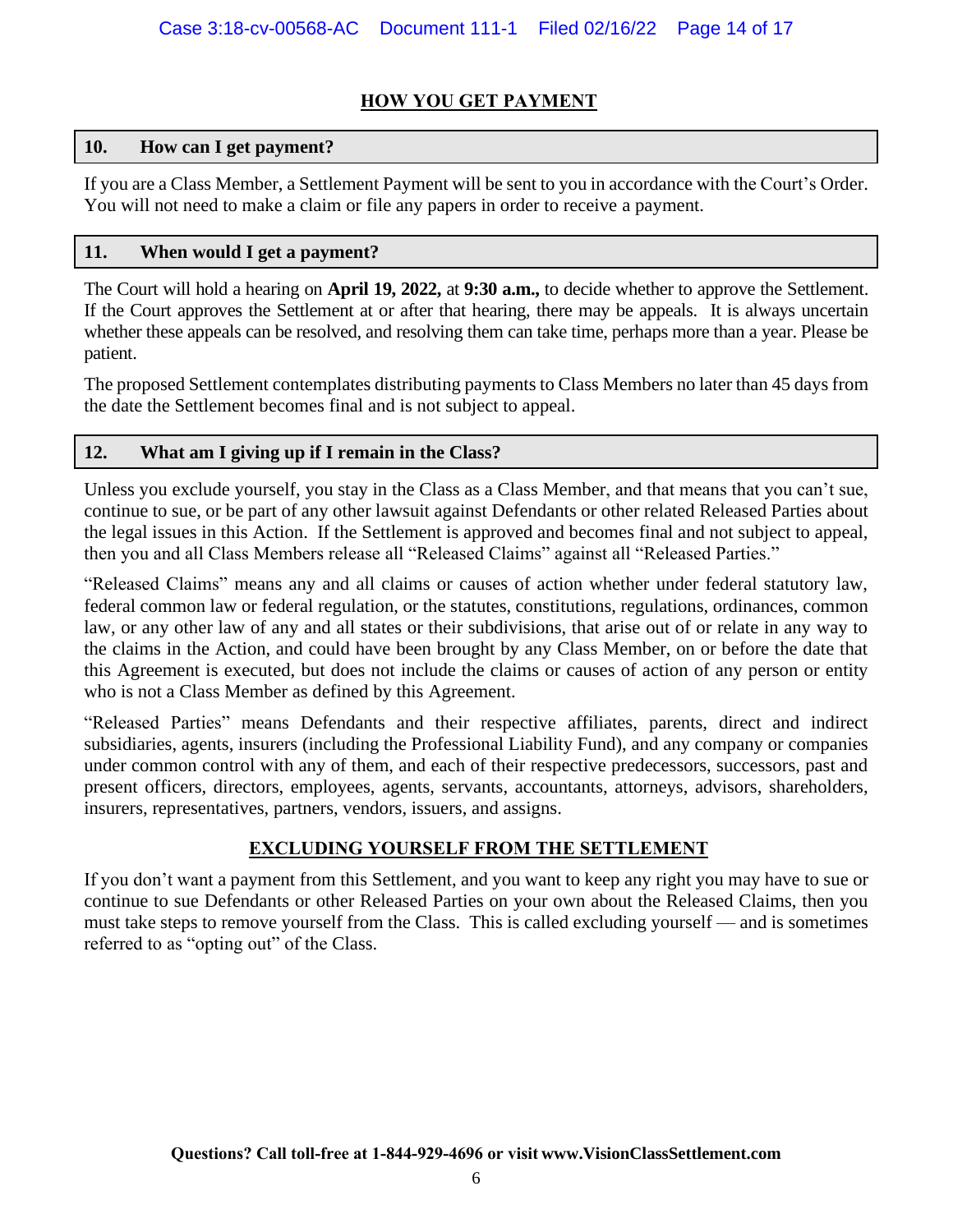# **13. How do I get out of the Settlement?**

To exclude yourself from the Settlement, you must send a signed letter by mail stating that you "want to opt out of the GAT Class Settlement." Please be sure to include your name, address, telephone number, and your signature. You must mail your exclusion request postmarked no later than **January 25, 2022,** to:

> GAT Class Administrator c/o JND Legal Administration P.O. Box 91398 Seattle, WA 98111

You can't exclude yourself on the phone or by fax or email.

#### **14. What is the effect if I exclude myself from this Settlement?**

If you ask to be excluded, you will not get any payment from this Settlement. Also, you cannot object to the Settlement. You will not be legally bound by anything that happens in the Action. You may be able to sue (or continue to sue) Defendants in the future about the legal issues in this case.

#### **15. If I don't exclude myself, can I sue Defendants for the same thing later?**

No. Unless you exclude yourself, you give up your right to sue Defendants and the other Released Parties for the claims that this Settlement resolves. You must exclude yourself from *this* Class to pursue your own lawsuit. Remember, your exclusion request must be postmarked on or before **January 25, 2022.**

#### **16. If I exclude myself, can I get a payment from this Settlement?**

No. If you exclude yourself, you will not get any payment from this Settlement. You may exercise any right you may have to sue, continue to sue, or be part of a different lawsuit against the Defendants and the other Released Parties.

# **THE LAWYERS REPRESENTING YOU**

#### **17. Do I have a lawyer in the case?**

The Court appointed Michael Fuller of OlsenDaines, P.C., Kelly D. Jones of the Law Office of Kelly D. Jones, and Matthew Sutton of the Law Office of Matthew Sutton to represent the Class. These lawyers are called Class Counsel. You will not be charged for these lawyers. The Court will determine the amount of Class Counsel's fees and expenses, which Defendants will pay separately to Class Counsel. If you want to be represented by your own lawyer, you may hire one at your own expense.

#### **18. How will the lawyers be paid?**

Class Counsel will request from the Court an award of attorneys' fees, costs, and expenses that were reasonably incurred, and will continue to be reasonably incurred, to litigate this Action, to secure the Settlement for the Class, and to continue to protect the Settlement and the rights of the Class Members. The amount awarded by the Court for Class Counsel's attorneys' fee, costs, and expenses will not detract

#### **Questions? Call toll-free at 1-844-929-4696 or visit www.VisionClassSettlement.com**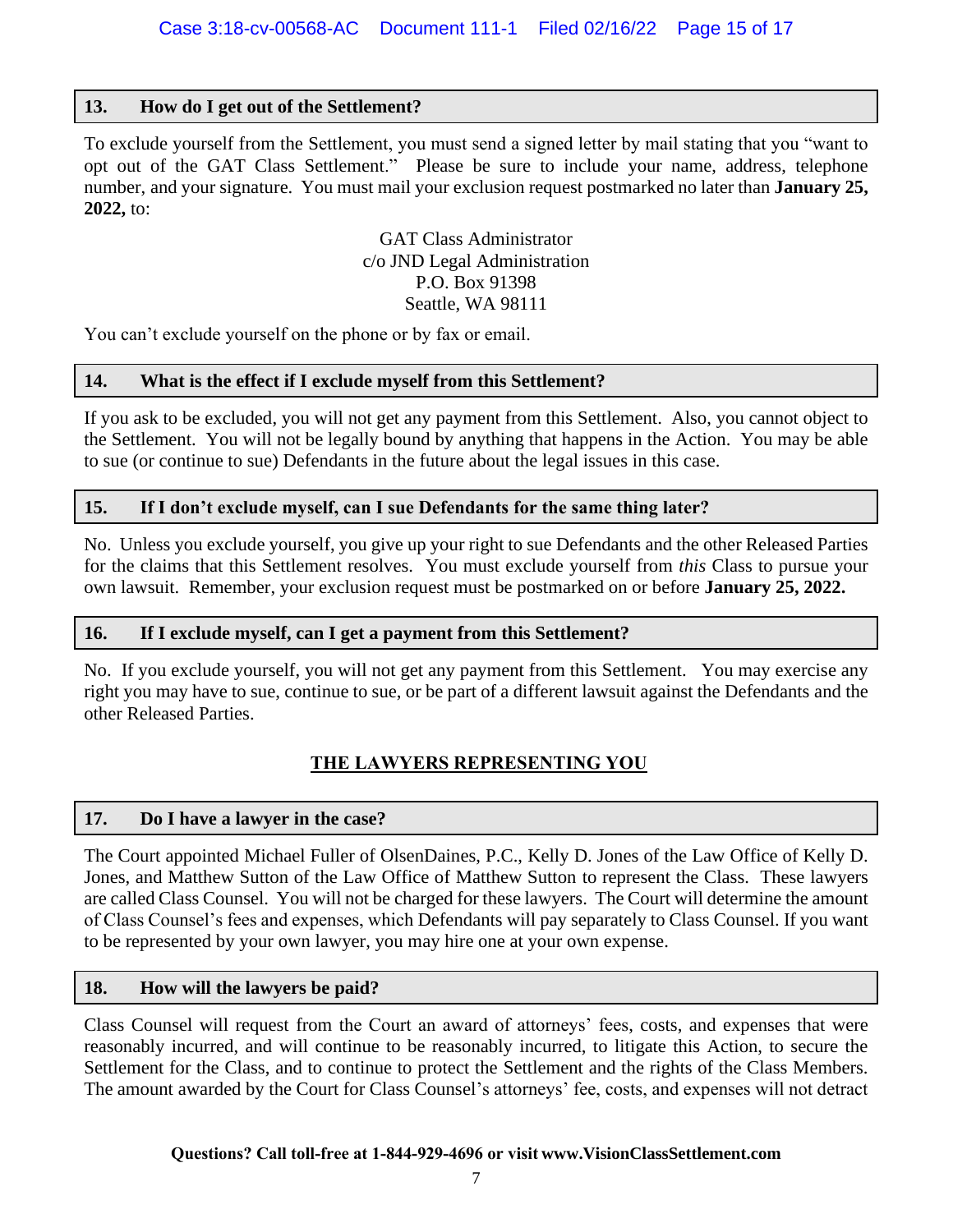from the amounts to be paid to Class Members. You have the right to object to the requested fees and expenses and awards. Defendants will also separately pay the costs to administer the Settlement, above the amount paid to the Class Members.

Class Counsel will file their papers in support of final approval of the Settlement by February 15, 2022, and their application for attorneys' fees, costs, and expenses by December 28, 2021. These papers will also be posted on the Settlement Website, www.VisionClassSettlement.com.

# **OBJECTING TO THE SETTLEMENT**

You can tell the Court that you don't agree with the Settlement or some part of it.

#### **19. How do I tell the Court if I don't like the settlement?**

If you are a Class Member, you can object to the Settlement if you don't like any part of it. You can give reasons why you think the Court should not approve it. The Court will consider your views. To object, you must send a signed letter saying you object to the proposed Settlement in *MacCartney, et al. v. Gordon, Aylworth & Tami, P.C., et al.* (Case No. 3:18-cv-00568-AC) (D. Or.). Be sure to include your name, address, telephone number, statement that you are a Class Member, your signature, and state the reasons why you object to the Settlement. Your objection and any supporting papers must be mailed to the Court at the following address and postmarked no later than **January 25, 2022.**

#### **Clerk of the Court United States District Court Mark O. Hatfield U.S. Courthouse 1000 S.W. Third Ave. Portland, OR 97204**

#### **20. What's the difference between objecting and excluding?**

Objecting is simply telling the Court that you don't like something about the settlement. You can object only if you stay in the Class. Excluding yourself is telling the Court that you don't want to be part of the Class. If you exclude yourself, you have no basis to object, because the case no longer affects you.

# **THE COURT'S FAIRNESS HEARING**

The Court will hold a hearing to decide whether to approve the Settlement. You may attend and you may ask to speak, but you don't have to.

#### **21. When and where will the Court decide whether to approve the Settlement?**

The Court will hold a Fairness Hearing on **April 19, 2022, at 9:30 a.m.** at the Mark O. Hatfield U.S. Courthouse, 1000 S.W. Third Ave., Portland, OR 97204. At this hearing, the Court will consider whether the proposed Settlement is fair, reasonable, and adequate. If there are objections, the Court will consider them. The Court will listen to people who have asked to speak at the hearing. The Court may also consider how much to pay Class Counsel. After the hearing, the Court will decide whether to approve the Settlement. We do not know how long these decisions will take.